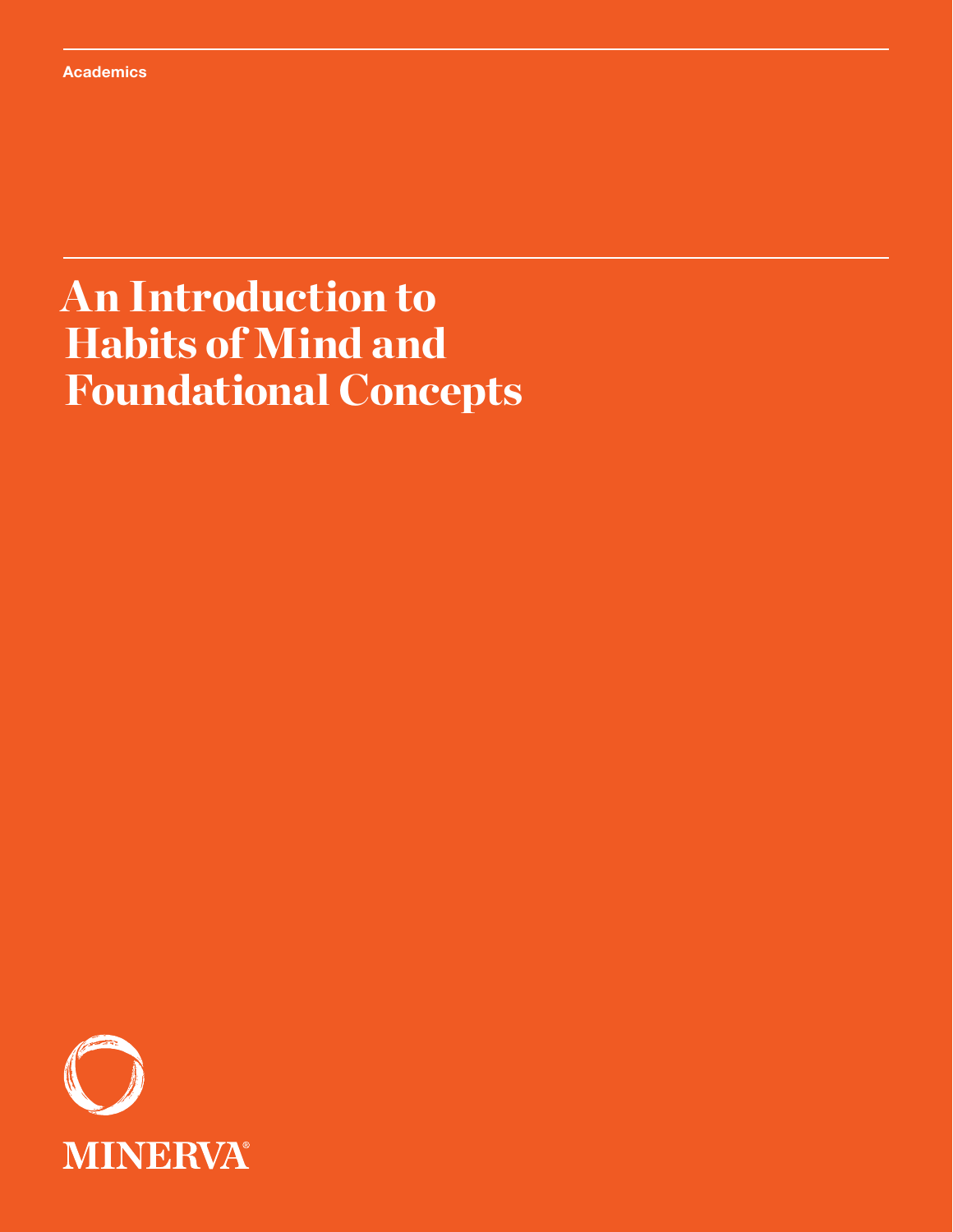The Minerva curriculum is designed to help our students become leaders,<br>innovators, broad and adaptive thinkers, and global citizens. Our learnin<br>objectives are informed by the literatures on leadership and creativity, as<br> innovators, broad and adaptive thinkers, and global citizens. Our learning objectives are informed by the literatures on leadership and creativity, as well as on interviews and surveys of large employers in a variety of disciplines. These data have led us to define four types of core competencies the students should develop in order to become successful leaders, innovators, and broad, adaptive thinkers in a wide variety of disciplines. Two of these competences focus on types of personal abilities: *thinking critically* (evaluating claims, analyzing inferences, weighing decisions, and analyzing problems) and *thinking creatively* (facilitating discovery, solving problems, and creating products, processes and services). The other two of these competencies focus on types of interpersonal abilities: *communicating effectively* (using language effectively, using nonverbal communication effectively) and *interacting effectively* (negotiating, mediating, and persuading; working effectively with others; resolving ethical dilemmas, and having social consciousness).

In the early twentieth century, "Great Books Programs" were popular — but there are too many books and too many questions about how to select them, and such programs waned. Instead, we have adopted a "Great Cognitive Tools Program": We explicitly teach students the Habits of Mind (cognitive skills that come to be triggered automatically, with practice) and Foundational Concepts (fundamental knowledge that is broadly applicable) that foster each aspect of thinking critically, thinking creativity, communicating effectively and interacting effectively; we do not simply hope that such key skills and knowledge will be incidentally acquired as students learn other material.

The Habits of Mind and Foundational Concepts (HCs) are introduced during the first year, when all students take four, year-long Cornerstone seminars: Formal Analyses (which focuses on core aspects of thinking critically), Empirical Analyses (which focuses on core aspects of thinking creatively), Multimodal Communication (which focuses on core aspects of communicating effectively) and Complex Systems (which focuses on core aspects of interacting effectively). This material is then used (and assessed) during the subsequent three years while students major in specific subjects.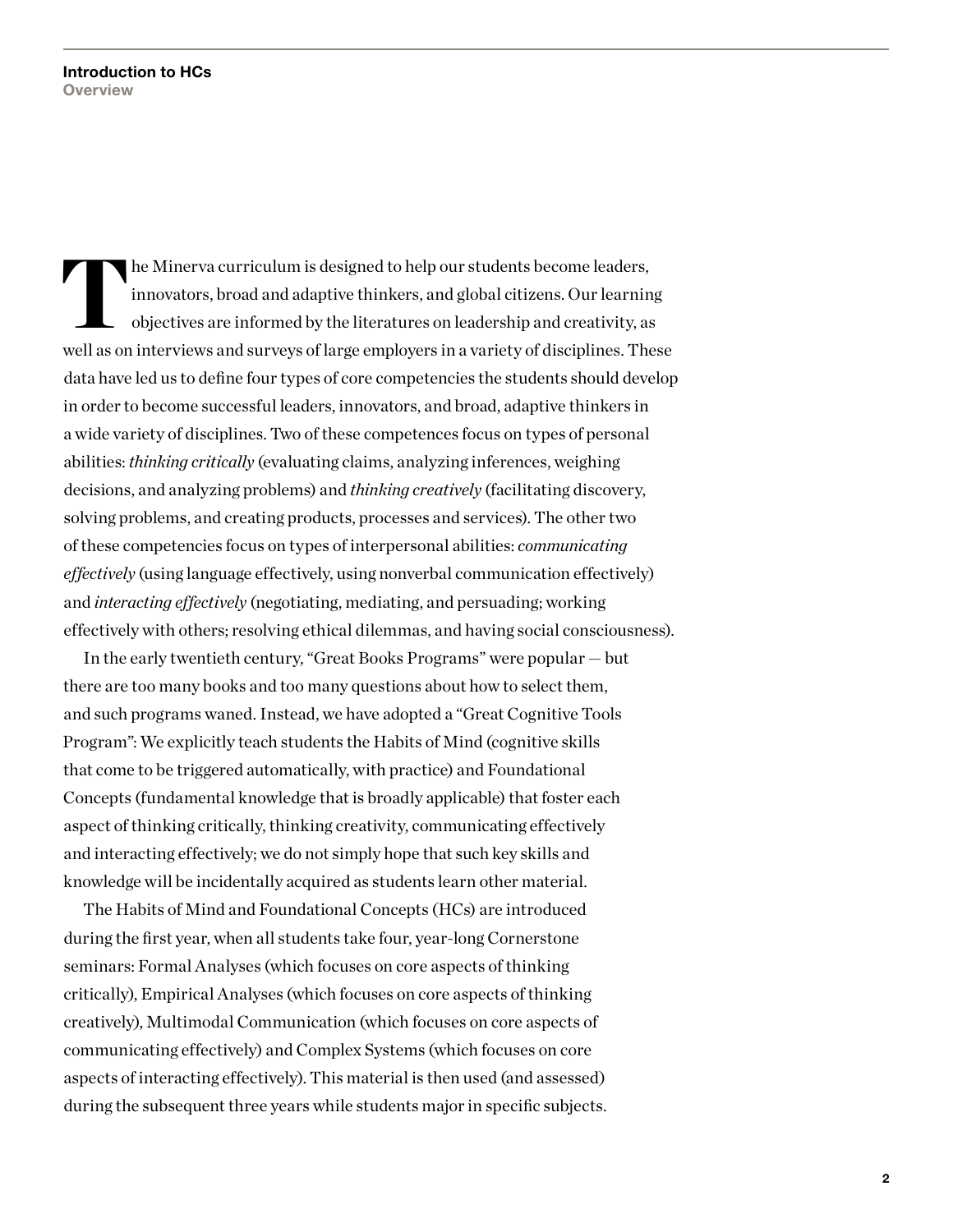### To be included in the curriculum, a Habit of Mind (H) or Foundational Concept (C) must:

- 1. be derived from an aspect of one of the four core competencies noted above;
- 2. lead students to be able to do something useful in ordinary life after graduation (specialized knowledge comes later in the curriculum);
- 3. be broadly applicable, as indicated by the fact that it is used in courses offered in at least two of Minerva's majors;
- 4. be justified either by empirical findings, proofs, or well-established best practices--particularly those that support functioning ethically in a global context; and
- 5. lead to specific behaviors that can be evaluated with rubrics; the HC cannot be so general or vague that it cannot be systematically and reliably evaluated.

What follows is one example of each major category of HC. There are more than 100 of these HCs, which are roughly equally distributed over the four core competencies. Each HC is the learning objective of a class session. In some cases, two or even three sessions are devoted to a single HC (based on how difficult it is), and in some cases we introduce two highly related HCs at the same time (e.g., those dealing with payoff matrices and game theory). The set of HCs is adjusted each year, based on our feedback from students, faculty, and employers.

Each HC is accompanied by a rubric, which indicates how the students will be graded on their use of that HC. The rubrics span a grade of "1" (indicating that the student did not understand the material) to "5" (indicating that the student understood it deeply and applied it in novel ways), with intermediate scores indicating intermediate levels of mastery. All class interactions and class assignments are graded using these rubrics.

All HCs are introduced during the first year, but graded during the subsequent three years. In fact, the grades at the end of the first year are provisional; they are adjusted up or down each semester, depending on how well the student used the material in subsequent classes.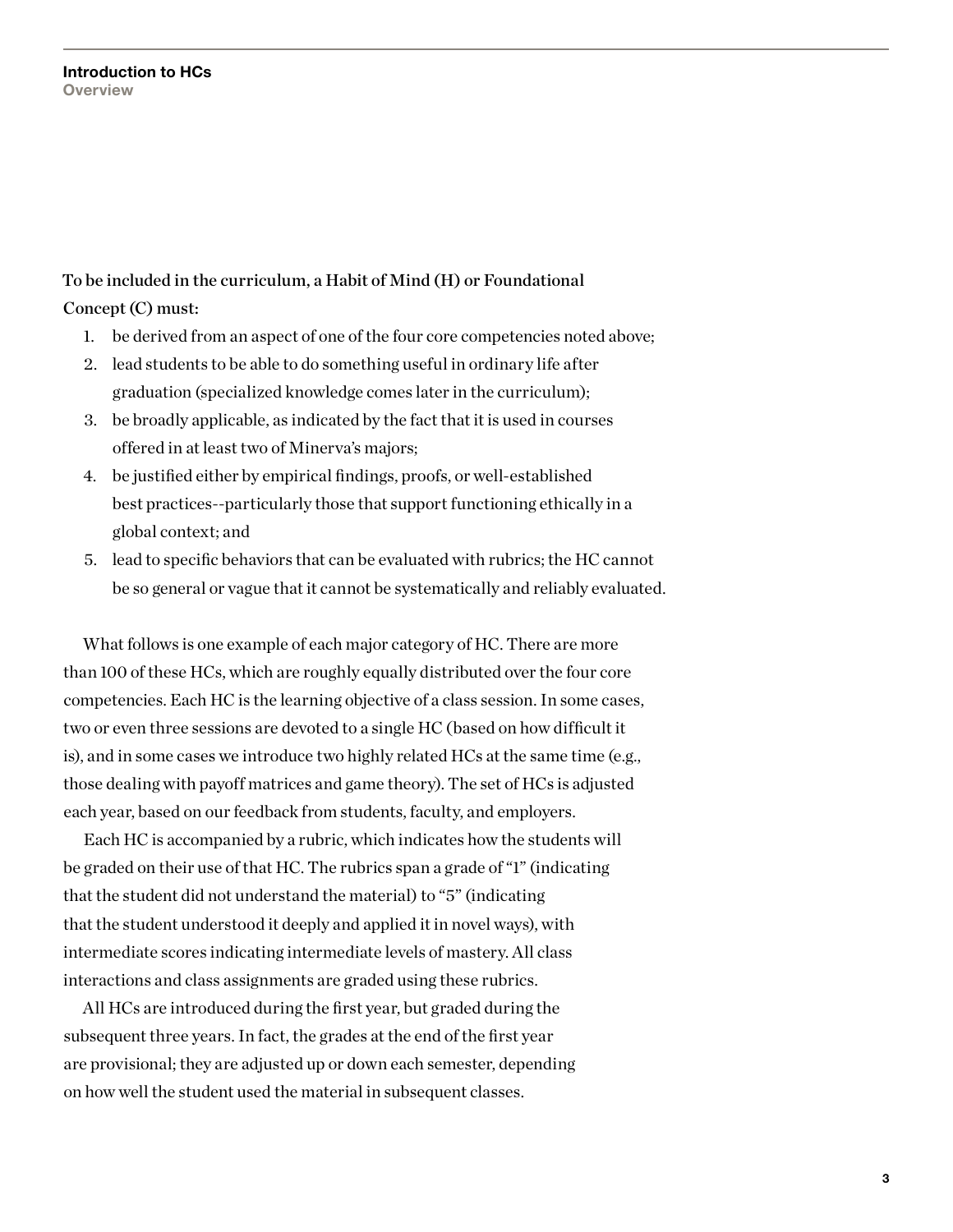**Introduction to HCs Overview**

After each paragraph that describes the H or C is an example of how that skill or knowledge can be applied in life after college. We also indicate in which course it is introduced:

- CS = Introduced in Complex Systems
- EA = Introduced in Empirical Analyses
- FA = Introduced in Formal Analyses
- MC = Introduced in Multimodal Communications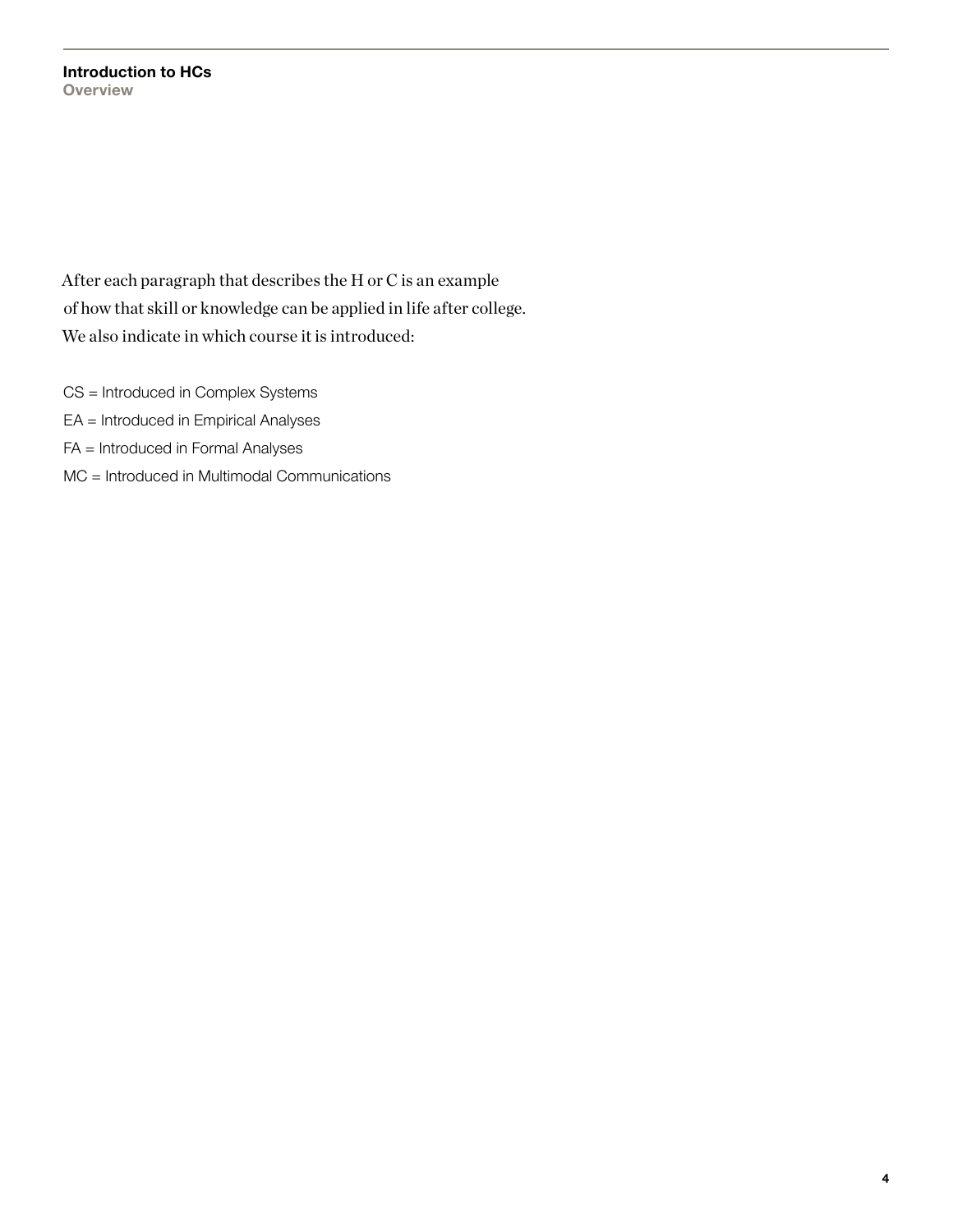## I. Thinking Critically

### A. Evaluating Claims

One aspect of critical thinking focuses on evaluating claims, which requires identifying them and their components. In order to do this, one must rely on the ability to check whether conclusions are plausible and must use principles of information literacy. In addition, one often must recognize whether claims are grounded in sound science and supported by probability and statistics.

#### **#estimation** FA **Use estimation techniques to determine whether quantitative claims are plausible. (H)**

When considering quantitative claims, it is useful to conduct a plausibility check. This can be done quickly using approximations and round numbers, and by establishing limits (minimum and maximum values that the number could reasonably be expected to take).

*Application example:* A politician claims that undocumented workers account for over half of the murders in your city. You check, and 34% of murder victims and 49% of murderers are under 25 years old. In your city, most undocumented workers are over 35 years old, and thus the claim seems implausible.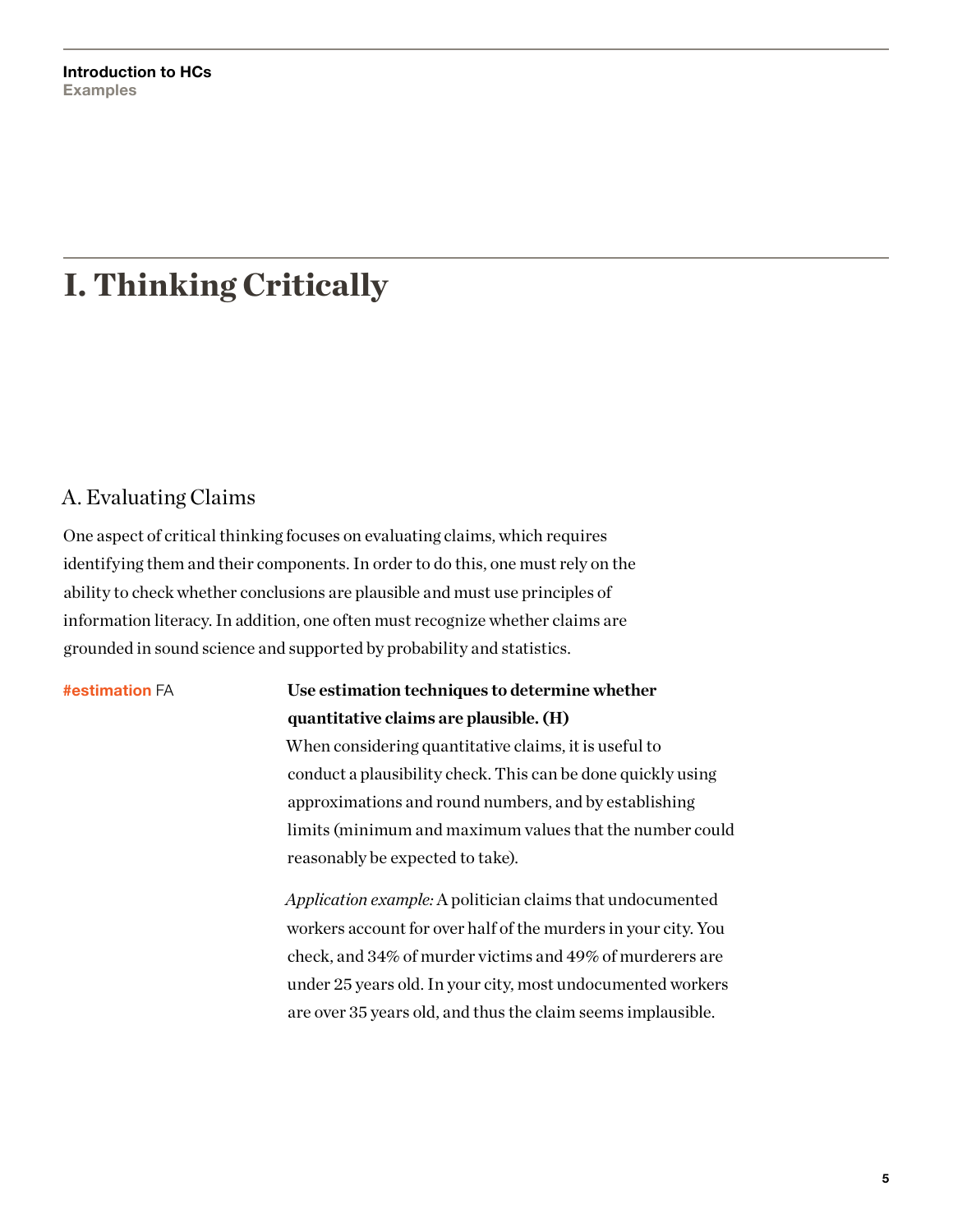#### B. Analyzing Inferences

Inference is the rational creation of new knowledge from old. It is broadly applied. One must be aware that even if a claim is correct, inferences made from it may not be. Formal logic provides a method for determining which inferences are valid and which are not. Inductive reasoning is about generalizations made from specific cases. Because many inferences are based on human observation, one must be aware of specific biases in human attention, perception and memory. And when drawing inferences about expressive works, such as works of art, one must appreciate the historical and cultural context of the work, its internal organization, and how individual experience shapes our interpretation of it.

**#induction** FA **Formulate multiple plausible generalizations from available evidence, and consider how to use deduction to distinguish among the generalizations. (C)** Induction involves using evidence to support a conclusion, going from a set of instances or examples to a generalization about them. Importantly, strong inductive arguments do not guarantee the truth of the conclusion. Inductive reasoning is always biased in various ways. Applying inductive reasoning requires (1) being aware of the biases, and (2) considering the inducted generalizations to be only tentative conclusions, which must then be evaluated in their own right.

> *Application example:* You notice that the stock prices for four software companies have increased. Based on these observations, you can induce numerous possible generalizations, such as: a) the value of all stocks has increased; b) the value of software stocks per se has increased; c) the local currency has lost value; d) all of these companies invested in a common asset that gained value; and so on. You now consider deductions to discriminate among the alternatives. For example, if it's "a" and not "b" you should find comparable rises in other types of stocks.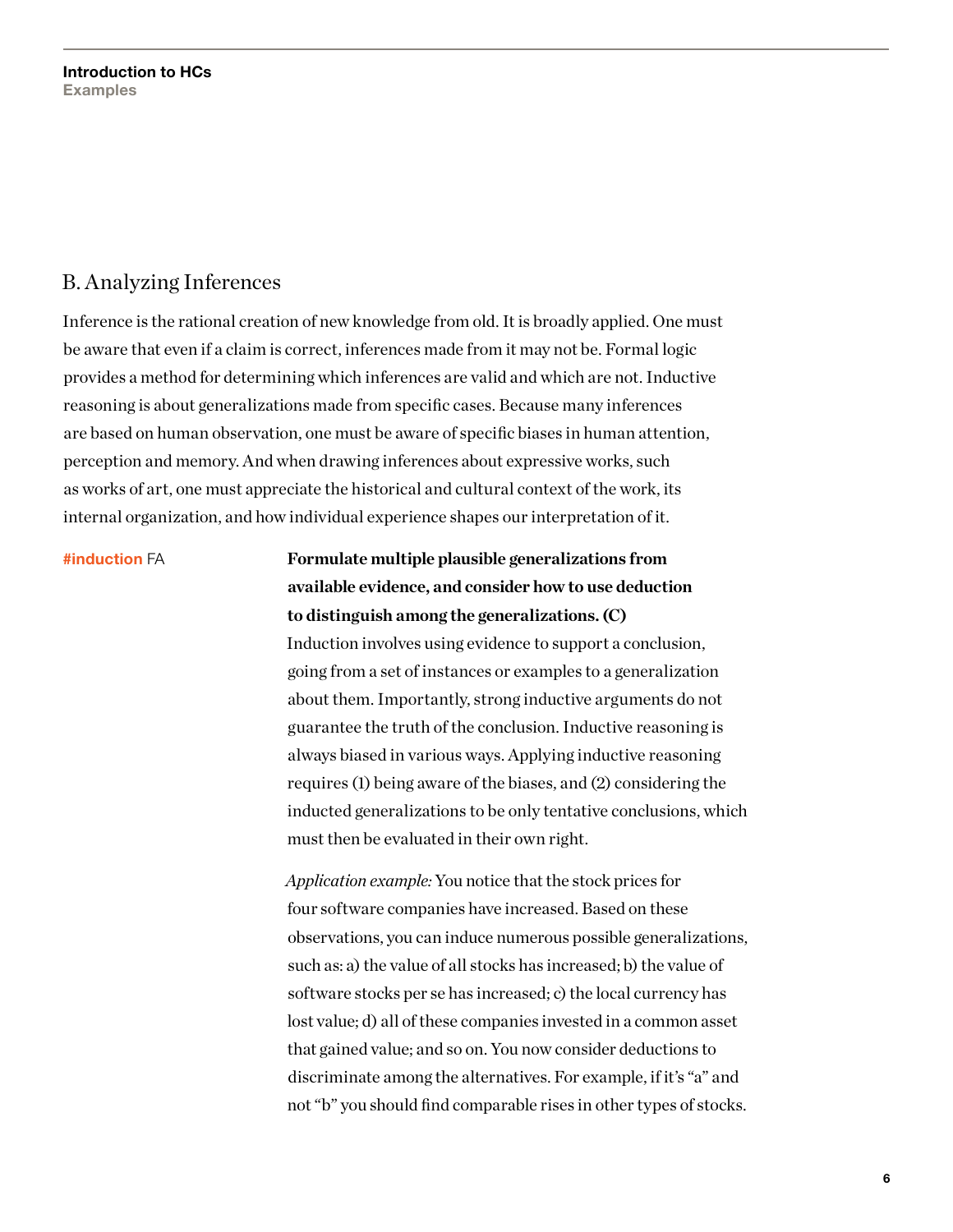### C. Weighing Decisions

Evaluating claims and analyzing inferences are important in part because they help us decide how to act. To make decisions rationally, one must analyze the alternative choices and identify their respective trade-offs. Decision-support tools can help us with such analyses, identifying and mitigating undesirable biases.

#### **#utility** CS **Consider different types of future costs and benefits for all stakeholders. (H)**

When making decisions, one must always consider trade-offs between future costs and benefits and must consider them from the different perspectives of all stakeholders. When making decisions that affect people (as virtually all decisions in the real world will do), such reasoning must occur at multiple levels of analysis, ranging from effects on the individual to effects on groups at different levels of scale. Sometimes, a decision that maximizes overall benefits will be very unpopular with a subgroup; one must learn to anticipate and mitigate the negative effects of such cases.

*Application example:* You are about to hold an annual meeting and are hosting it at the hotel you've used for the past six years. You have already printed the invitations and coordinated with the guests, speakers and nearby restaurants. A week before the date, you receive a letter from the hotel manager informing you that he has to charge you three times what he charged you the previous year. You consider the costs and benefits for each stakeholder of staying the course and holding the meeting at this hotel: For yourself, the costs are severe; you won't be able to cover your expenses. The benefits are that you are familiar with the venue and wouldn't have to redo all of the invitations and arrangements. For the attendees, the costs would be a larger registration fee while the benefits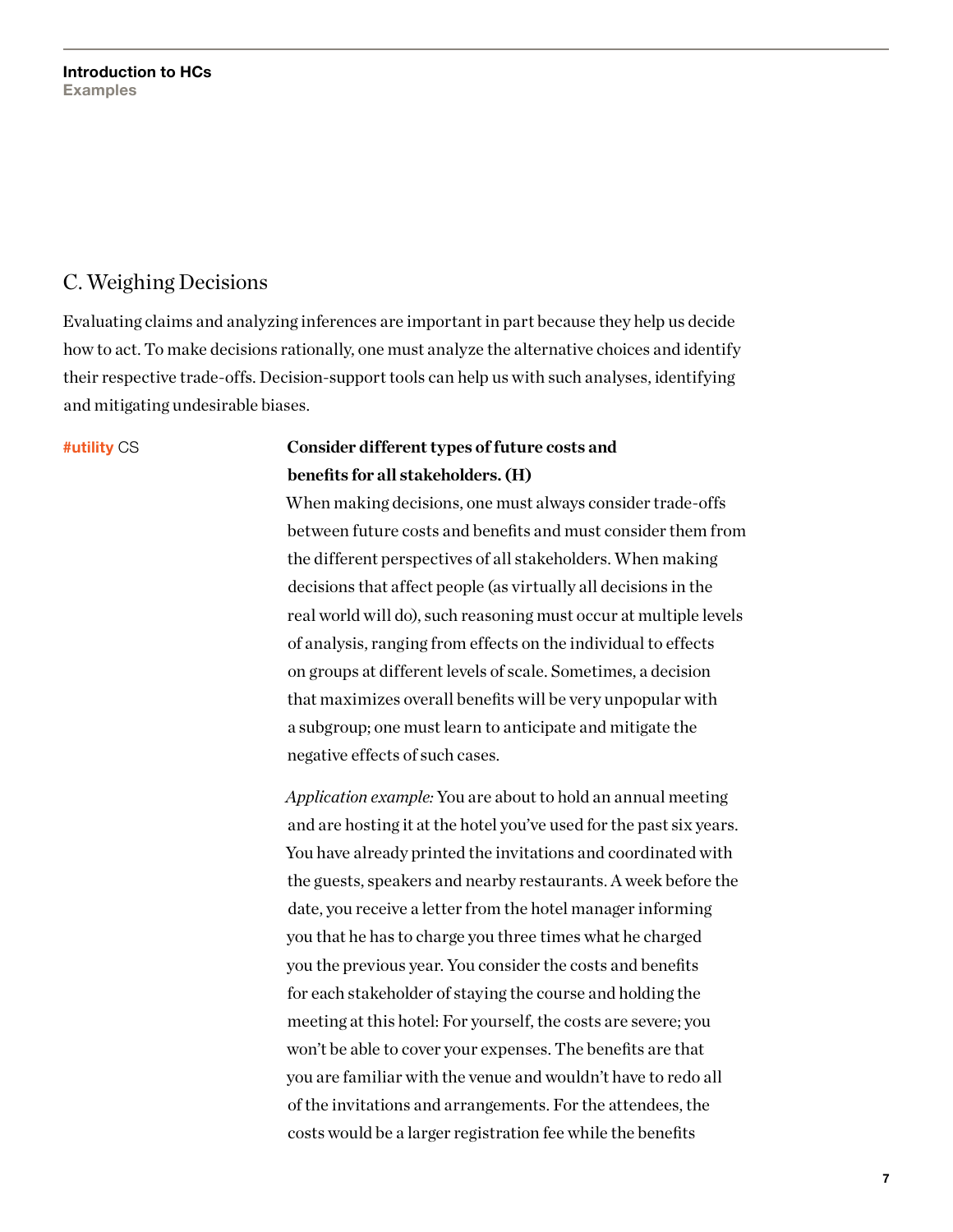are clarity in the arrangements and a familiar venue. For the hotel manager, the costs include losing you as a client and the benefits are increased revenue — which would be limited to this one upcoming meeting (you definitely won't meet there the following years). Presenting all of this to the hotel manager results in a useful negotiation, where he only increases the amount by 50%. (Based on a chapter from *How to Win Friends and Influence People* by Dale Carnegie.)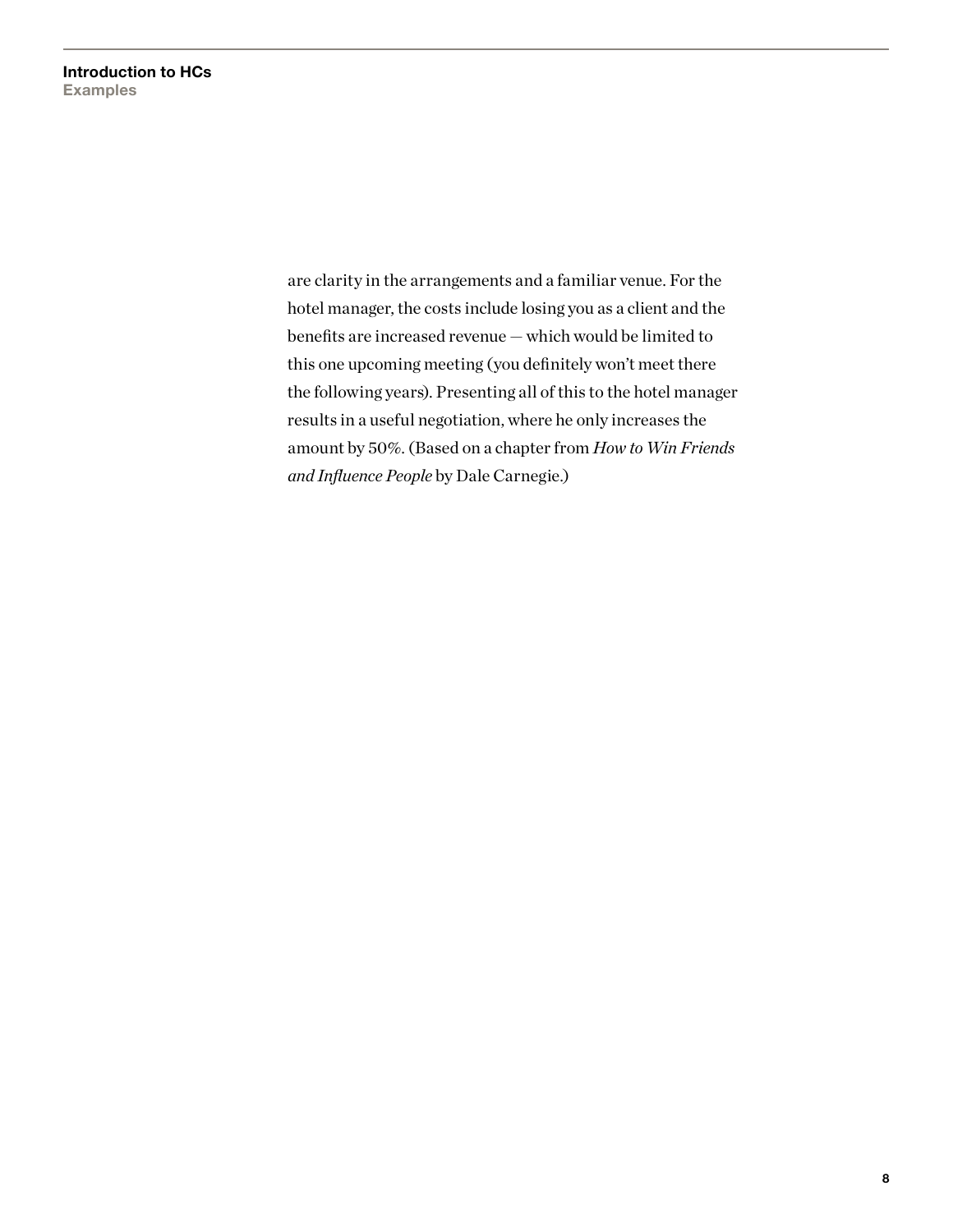## II. Thinking Creatively

#### A. Facilitating Discovery

There are no recipes or set of rules for how to make new discoveries. However, certain practices can set the stage, facilitating discovery. Among such practices are the ability to create well-formed hypotheses, predictions and interpretations of data. In addition, research methods can be used effectively to increase the likelihood of making a new discovery. Finally, one can facilitate discovery by considering systems at multiple levels of analysis and identifying the type of system being studied.

#### **#modeltypes** EA **Recognize how models can be used to explain a set of data and generate new predictions. (C)**

Many kinds of models (ranging from conceptual to physical to mathematical to simulation) are used in science. A theory generally guides the construction of a model, indicating which aspects of a model are relevant. Models are used to explain data or to test a theory, often through visualization. One can vary the nature of inputs to a model and the specific constraints on its behavior and then observe how the model behaves (e.g., simulations can be run in specific circumstances and the results observed) —thereby deriving new predictions for how the phenomena in question should change when subjected to those inputs and constraints.

*Application example:* You've been getting a stomachache after eating at home. You notice that the sponge you use to wipe your dishes is always wet. You think about the germ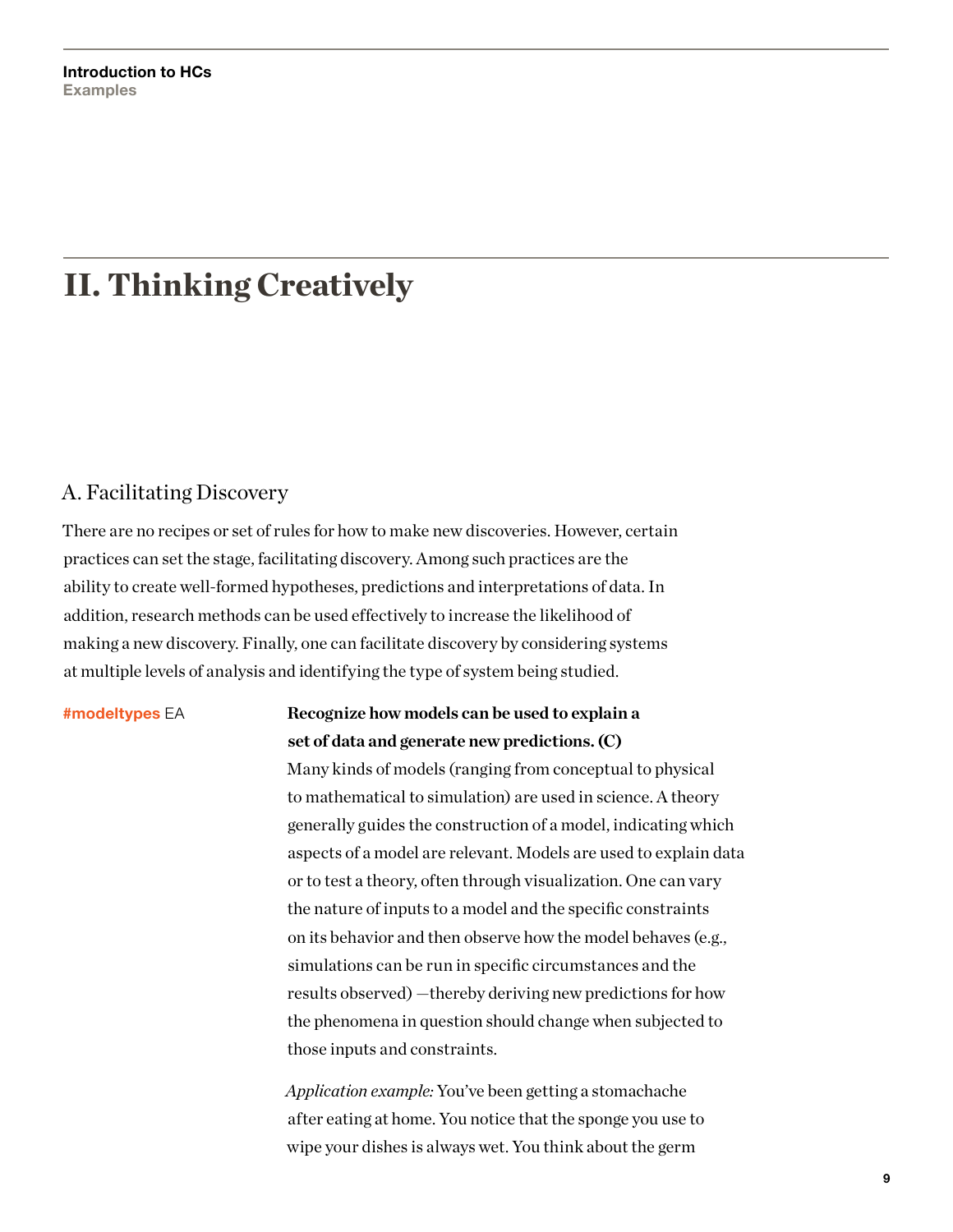theory of disease and hypothesize that soap and hot water only kill some bacteria — leaving the survivors to have lots of offspring. If so, perhaps you are infecting yourself by wiping the dishes with that sponge. You think about how to model this, and realize that to model the situation you need to know how quickly bacteria breed, how susceptible they are to soap and hot water, how sensitive humans are to their effects, and various other factors; without knowing these details, you really aren't in a position to test your hypothesis.

#### B. Solving Problems

A problem occurs when there is an obstacle en route to a goal. When first encountering a problem (when no known solution is available), one must use creative thinking to solve it. Often such creative thinking relies on using specific heuristics (rules of thumb) and techniques. However, solving problems effectively requires one to be aware of biases and to mitigate their effects when they interfere with reaching a good solution.

### **#constraints** EA **Identify and apply constraint satisfaction as a way to solve problems. (C)**

A problem exists when one or more obstacles to a goal must be addressed. Obstacles often cannot be overcome easily, in large part because there are constraints on what sorts of actions are possible or realistic. Constraints are requirements on the solution; they do not determine it, but do place boundaries on what is possible. Thus, part of solving a problem is to identify the constraints on what can be done. If the constraints are welldefined, problems often can be solved by devising ways to satisfy all of the constraints at the same time (this approach to problem solving is known as "constraint satisfaction").

*Application example:* You are moving into a new house and need to decide where to put the furniture in your bedroom. You have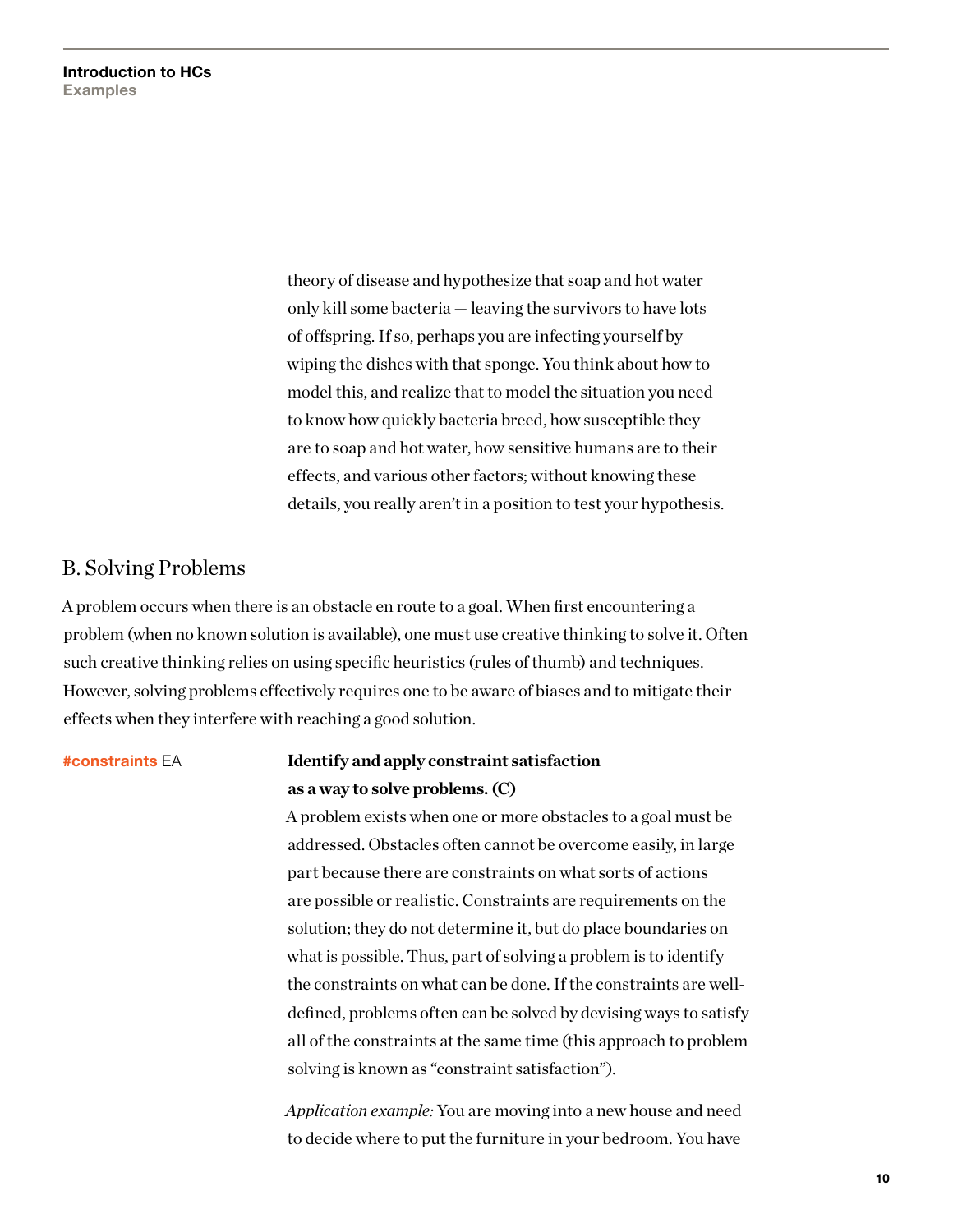an old sofa, which is missing a rear leg and sits on a telephone book — and so you don't want to put it in a location where it can be seen from behind (this is a constraint). You also have an old bed, with a headboard that must lean against the wall (another constraint). And you have two end tables, which must be set to either side of the headboard. And a large chair and reading lamp, which must be near each other. Once you pick a wall for the headboard, the positions of the other pieces of furniture may be determined; there is only one other place where the wall can accommodate the headboard and once it and the end tables are set up, there is only one other place large enough for the chair and lamp. The mere act of satisfying all of the constraints simultaneously almost dictates the solution to the problem!

#### C. Creating Products, Processes and Services

Various methods and techniques can help one to create new products, processes and services. Such methods and techniques include iterative design thinking, application of principles of perception and cognition, and reverse engineering.

### **#designthinking** MC **Apply iterative design thinking to conceive and refine products or solutions. (H)**

Great work rarely springs fully formed in a first draft. Thus, iteration, using design principles at every cycle, is typically required to produce a good product or the best solution to a problem. An iterative design process gives one's efforts greater reach and impact.

*Application example:* You've learned that design thinking involves first defining the problem, then thinking of possible solutions, prototyping the solutions, and testing the results and then iterating until a satisfactory solution is achieved. With this process in mind, you design a poster to announce a concert.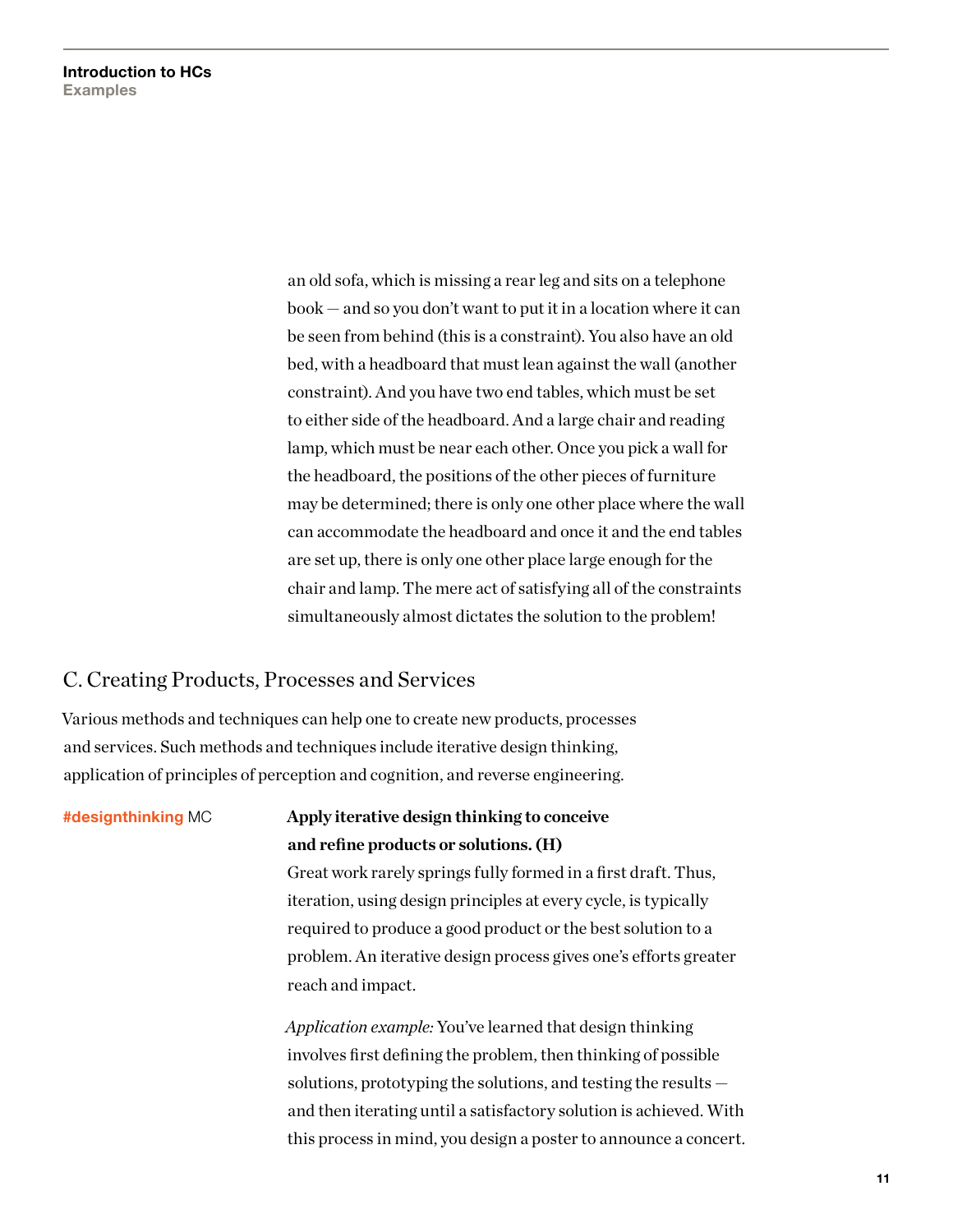You think about what will appeal to the audience and design a prototype. You show it to a few friends, who tell you that the poster looks too cluttered, so you simplify it. You then notice that the colors clash, so you change one of the background colors. Doing this makes the lettering fade into the background, so you then adjust the size of the font. The final result is much better than what you had initially.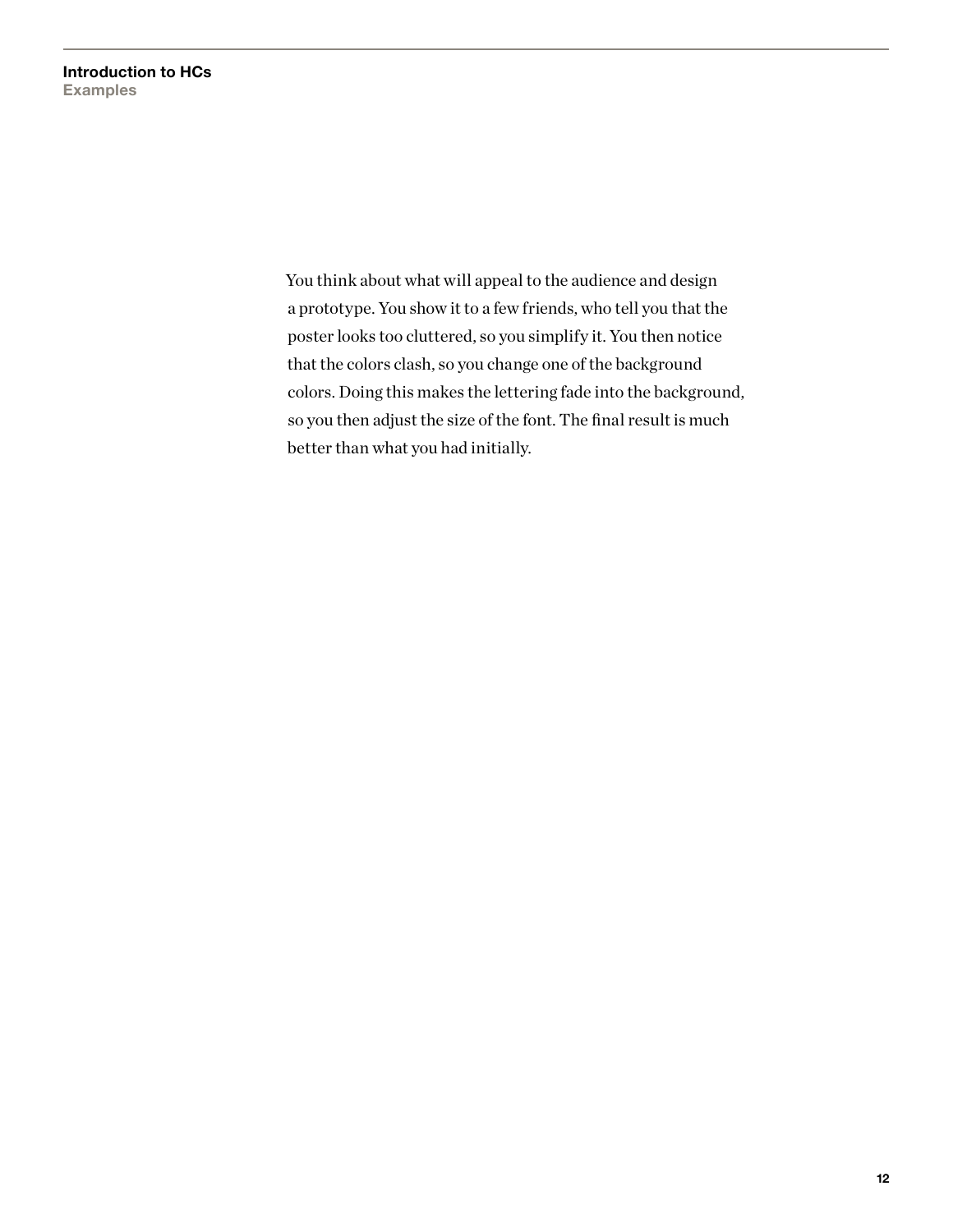## III. Communicating Effectively

### A. Using Language Effectively

Most communication occurs through language, both spoken and written; thus, it is crucial that one know how to use language effectively to communicate.

#### **#composition** MC **Communicate with a clear and precise style. (H)**

Effective communication requires a clear and precise style that reflects the voice of the communicator and that is appropriate for the intended audience. Communicators should use the fewest words necessary (they should respect the principle of "parsimony") and should select words carefully to be as clear as possible. Avoid passive voice, stilted diction, elaborate structure, and imprecision; write and speak simply, directly, and sincerely. Understand when to use paraphrase, quotation, or summary to incorporate necessary information smoothly into your communication.

*Application example:* You are visiting your aunt at her new house in the countryside. She leaves a convoluted voicemail about how to find her property, in which she tells you to drive on one road for "a while," then turn "toward the property that just got sold," and take a right at the Millers' farm. You have no way to know which property was recently sold or where the Millers live. She then retracts some of her directions and suggests a detour around one road (you're not sure which) to avoid construction.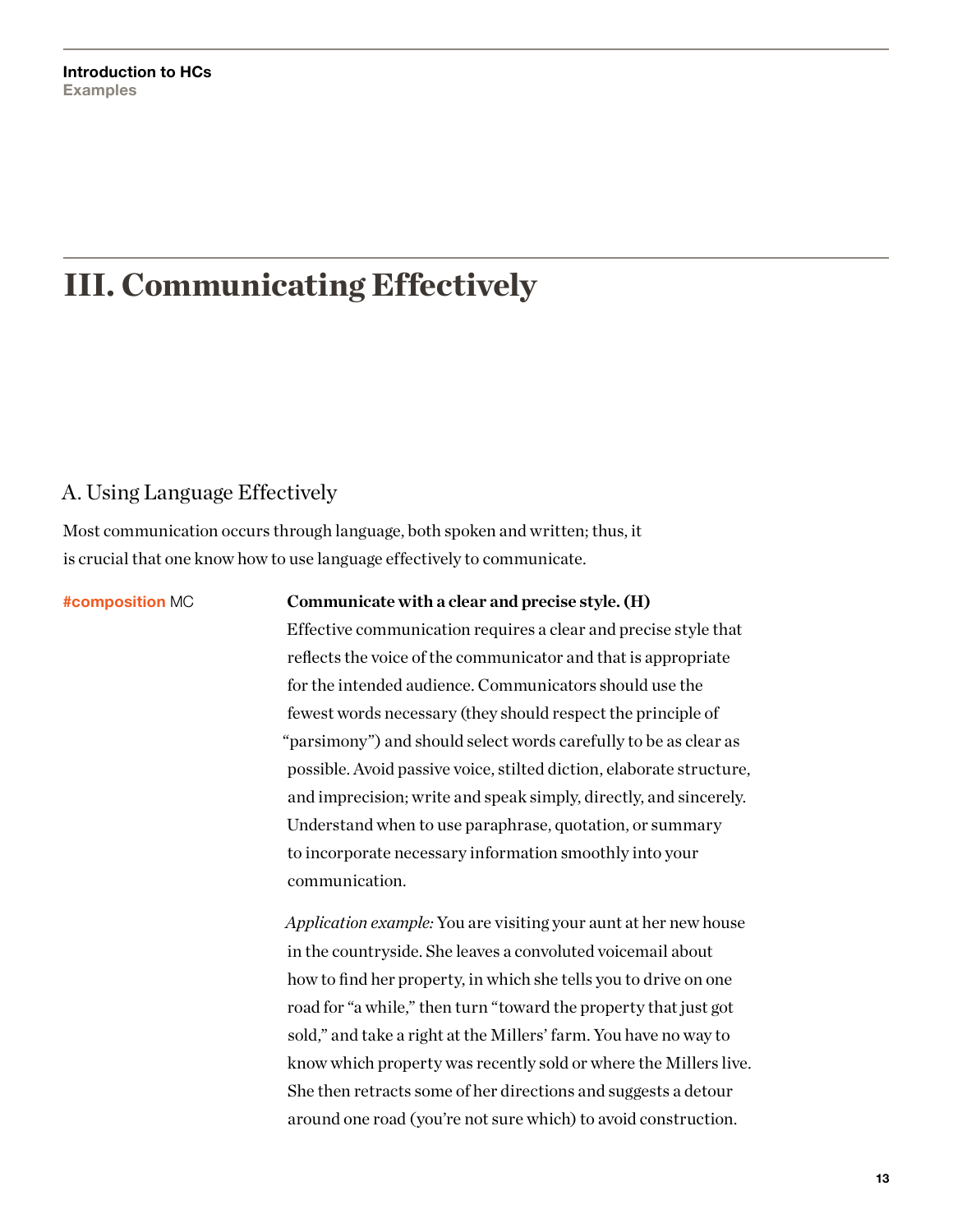You realize en route that your cell phone's battery is dead. You try to follow her instructions as best you can, but quickly get lost. You wish her directions had been clear and precise.

#### B. Using Nonverbal Communication Effectively

Nonverbal communication often plays a crucial role in how well a verbal communication is received. These elements of communication not only convey connotations, but color the entire message.

#### **#multimodaldesign** MC **Apply principles of perception and cognition in design, including those for oral and multimedia presentations. (H)**

A large body of research has documented many characteristics of human perception and cognition, resulting in a set of principles that captures how humans organize and interpret what they see and hear. Products, ranging from simple graphs to complex devices, from teapots to tactile surfaces, should be designed to respect these principles; products that violate these principles are difficult for humans to use. These principles can be used both to evaluate products and to guide creation of new ones.

*Application example:* You watch people leave the building where Minerva has its headquarters. More than half of them try to pull open the doors, but the doors are designed to be pushed open as you exit. You look carefully at the door handles, and see that they are identical to the ones on the outside of the doors — which clearly invite being pulled. You realize that the shape of the handles encourages people to pull on them, which is inappropriate for a door that should be pushed.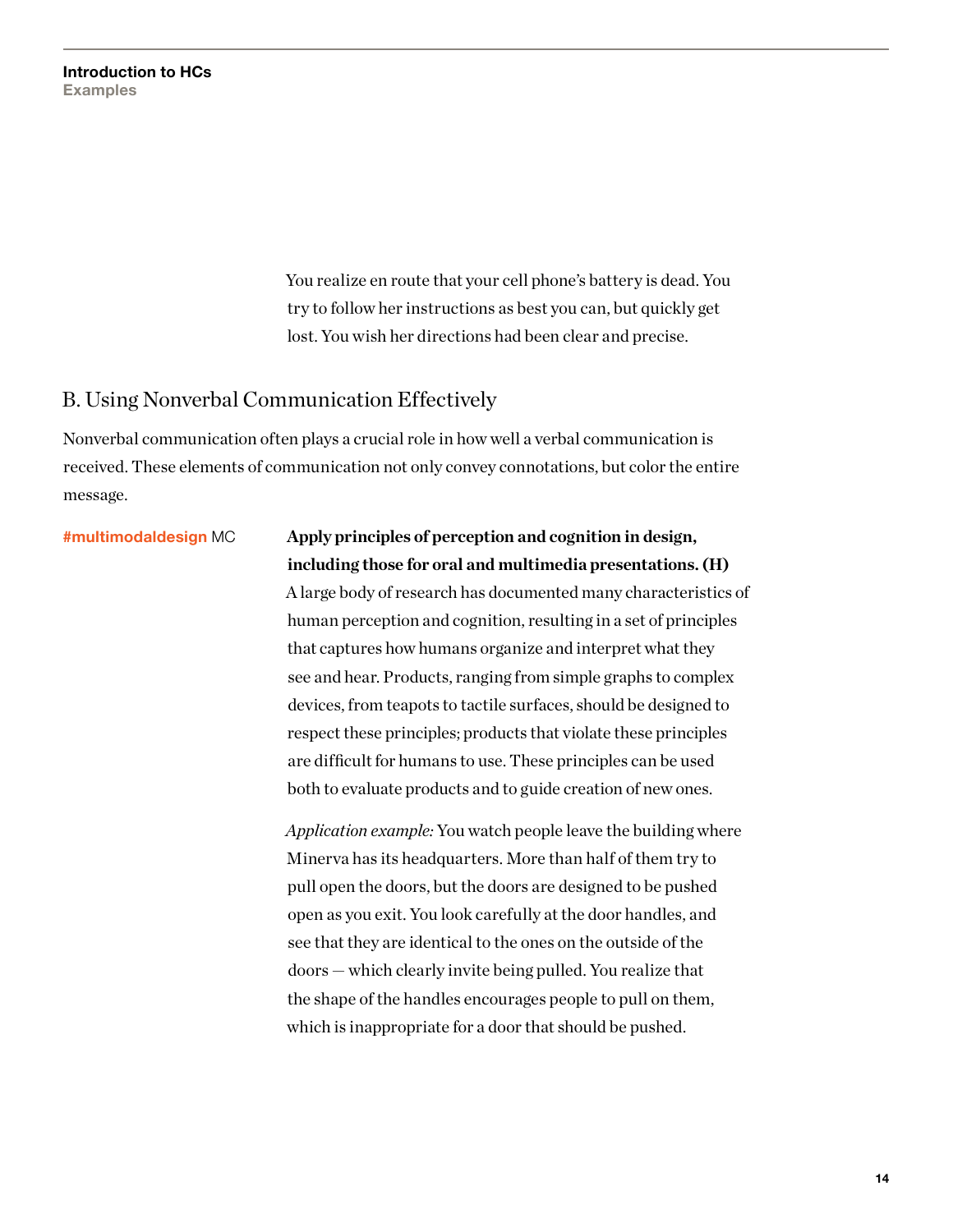## IV. Interacting Effectively

#### A. Negotiating, Mediating, and Persuading

Effective interactions with people require anticipating the effects of a particular message, registering the actual responses, and adjusting communications accordingly. Such dynamic interactions lie at the heart of negotiating, mediating, and persuading.

**#negotiate** CS **Use a structured approach to negotiation to reach desired objectives. (H)** Effective negotiation involves give and take between stakeholders to reach mutually beneficial agreements. Negotiating successfully requires a structured approach, which includes clearly identifying interests, agreeing on a process, and being prepared to sacrifice some objectives to achieve others. Negotiators must prioritize objectives but remain flexible and open to compromise. Approaching negotiation as a structured process raises the likelihood of a successful resolution.

> *Application example:* Your company has assigned you to negotiate the construction of a new factory in Asia. You can't get anywhere if the city you are negotiating with doesn't give you tax benefits. So, that's your first priority. When that is settled, you go over the details. The city officials don't agree to subcontract the cement work to the offshore contractor you prefer and they disagree on your choice of heavy machinery supplier. You are willing to concede the offshore contractor because the company they prefer has comparable pricing and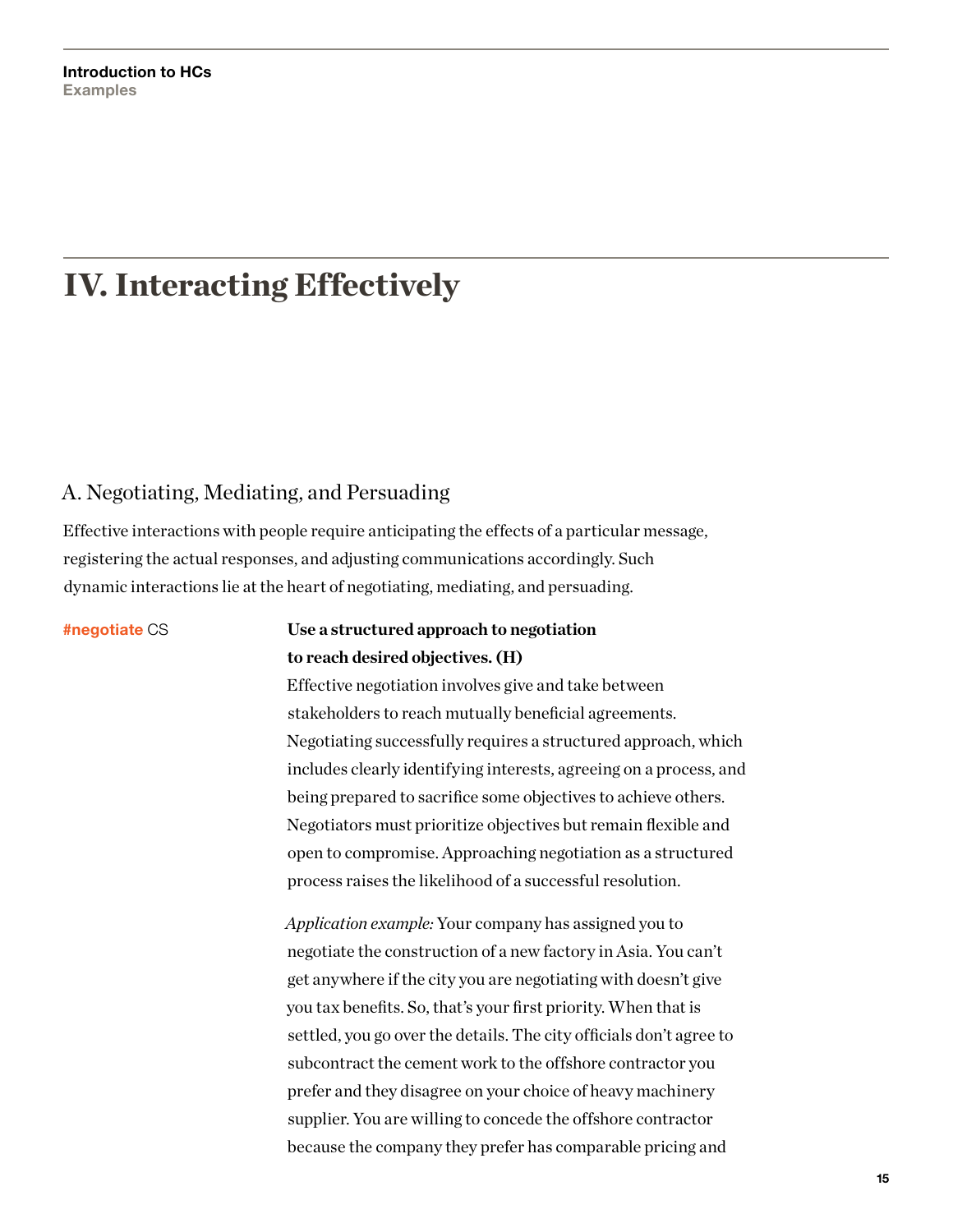quality, but you know that only this specific machinery supplier has exactly what you need. By first making a concession about the cement work, they are more willing to take your offer and resolve the "small" detail of the equipment supplier.

#### B. Working Effectively With Others

Each of us plays many roles when interacting with others, sometimes acting as a leader and sometimes acting as a follower or team member. Specific behaviors and practices can facilitate such interactions.

### **#differences** CS **Recognize and leverage people's different skills, abilities, traits, attitudes and beliefs. (H)**

People differ in their skills and abilities as well as their traits, attitudes and beliefs—all of which affect how they interact with other people and their contributions to cooperative projects. Effective interactions rely on assessing such information about other people and framing interactions with them in a way that is compatible with their characteristics. In addition, although groups do benefit from having members with diverse viewpoints and backgrounds, it also is important to recognize the need for shared perspectives and values within groups.

*Application example:* You are trying to motivate two members of your team, Robert and Larry. Robert cares a lot about what other people think of him, and so you point out that everybody else on the team–and in the organization as a whole–will be grateful for his efforts. Larry, in contrast, doesn't care much about what other people think of him, but cares a lot about "making a difference" in the world--and so when you talk to him you focus on that.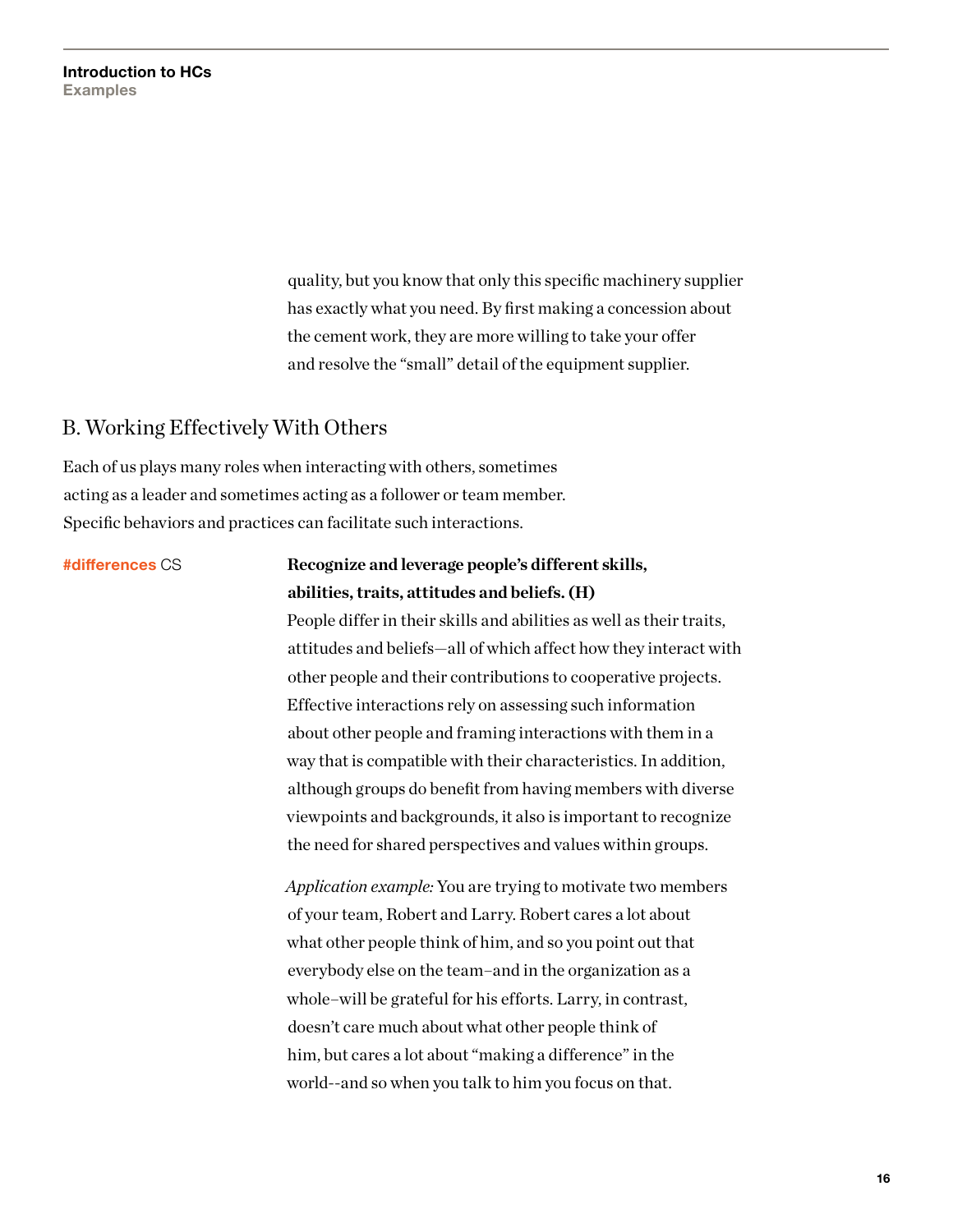### C. Resolving Ethical Problems and Having Social Consciousness

The way one resolves ethical problems has a direct effect on how one interacts with others. One factor that should contribute to such thinking hinges on having social consciousness, which is a concern for others and the common good.

### **#ethicalframing** CS **Identify ethical problems, framing them in a way that will help to resolve them. (C)**

Ethical problems occur when an action or outcome conflicts, or has the potential to conflict, with ethical principles. In order to avoid or resolve such problems, it is necessary to consider different ways of framing the situation on the basis of the relevant ethical principles. Ethical theories provide a useful approach to framing ethical problems by providing coherent sets of principles to apply systematically, and to compare to alternative approaches.

*Application example:* Your organization needs to hire more people, and you aren't getting enough applicants. You decide to give a bonus to all employees who bring in someone for an interview. An employee complains that this is a setup, inducing people to behave unethically: People will be biased to bring in their friends, even if they don't think the job is right for them. You acknowledge that this is an issue, and revise the policy: Employees will get a bonus only if the people they bring in are hired and stay more than 3 months. You also explain that you trust your employees to uphold their own ethics, as well as the company's.